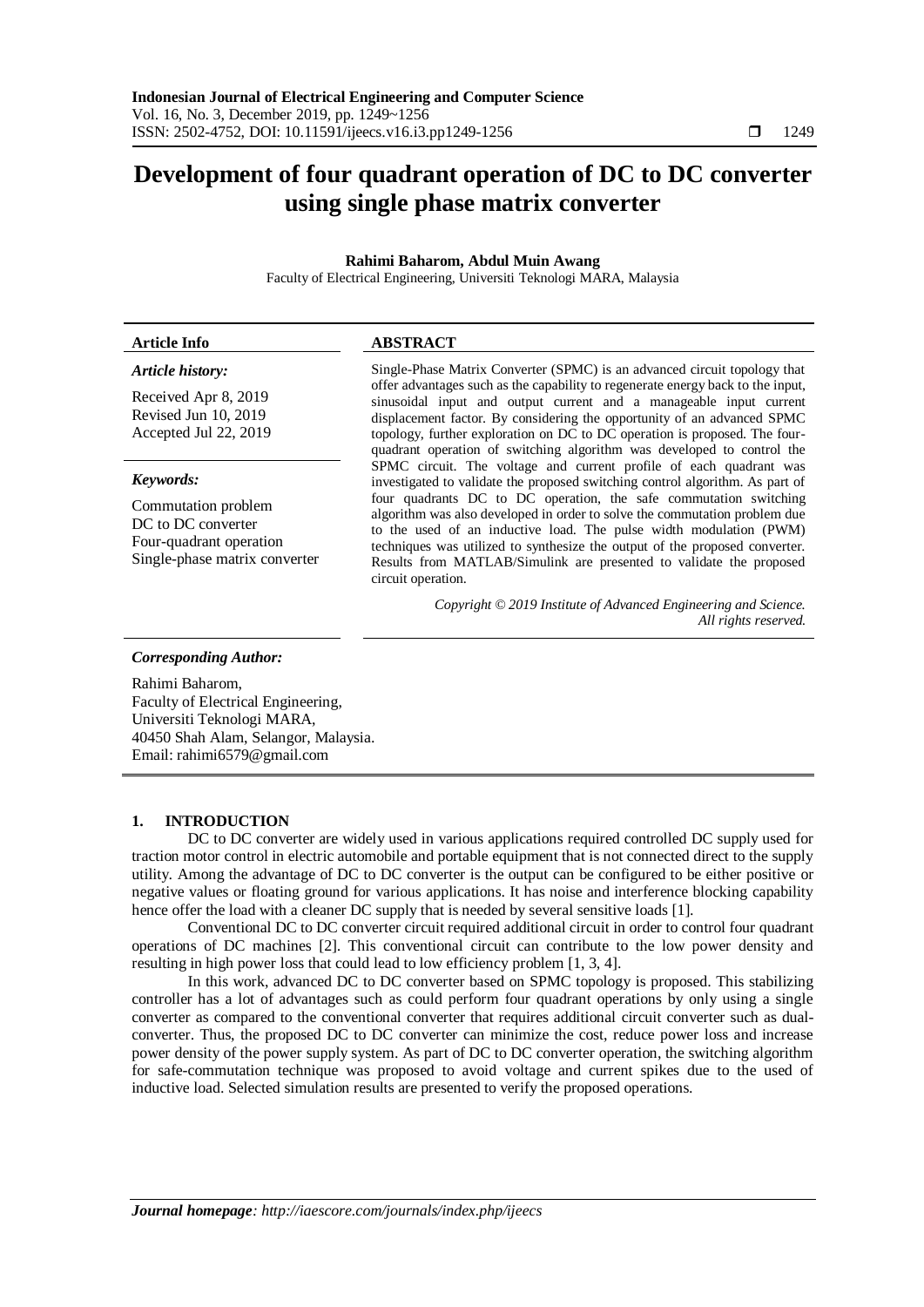# **2. SINGLE-PHASE MATRIX CONVERTER**

Matrix Converter (MC) is an array of bidirectional switches as the main power elements, which interconnects directly the input supply to the load, without using any DC-link or large energy storage elements. The MC is able to remove the need for reactive energy storage component used in conventional rectifier-inverter based systems. MCs offer many advantages over traditional topologies, such as the ability to regenerate energy back to the utility, sinusoidal input and output currents and a controllable input current displacement factor [5, 6].

The SPMC topology is as shown in Figure 1. It consists of input and output lines with four bidirectional switches which capable in conducting current in both directions, whilst at the same time blocking forward and reverse voltages [7-9]. SPMC is as advance circuit that can be implementing in any type of converter depends on the topology. It can be run either inverter or converter depend on the controlled switching algorithm. The bidirectional switch involves of anti-parallel IGBTs with diode pairs [10-14] as shown in Figure 2, allowing current to flow in both directions.



Figure 1. SPMC circuit topology Figure 2. Common Emitter Antiparallel IGBT with diode pairs

### **3. COMMUTATION PROBLEM**

The most common problem in matrix converter is commutation, that could lead to voltage or current spikes due to the used of inductive load. It occur during switches turn 'OFF' and hence the existence of possible reverse current [7]. There is serious issues related to the control of four quadrant switches; neither dead-time nor conduction overlap is allowed once the two switches commutate the inductive load current. In matrix converter, there is no free-wheel paths, so the load current have to be compelled to be safely commutated with numerous methods [15-25]. Another issues associated with commutation problem is the finite switching times and propagation delays of devices when using the semiconductor switches resulting with possible short circuit. As a results, the safe-commutation strategy must be keep in mind when utilise with the SPMC topology.

### **4. FOUR QUADRANT OPERATION**

Figure 3 shows the voltage and current profiles for four-quadrant operations of DC machines. Based on Figure 3, when the load is a separately excited motor of constant field, the positive voltage and positive current in the first quadrant (Q1), rising the voltage that cause "forward drive" condition. While changing the polarity of both the armature voltage and the armature current resulting in a "reverse" drive in quadrant III (Q3). In quadrants II (Q2) and IV (Q4), the direction of energy flow is reversed and the motor operates as a generator braking rather than driving.



Figure 3. Four quadrant operation polarities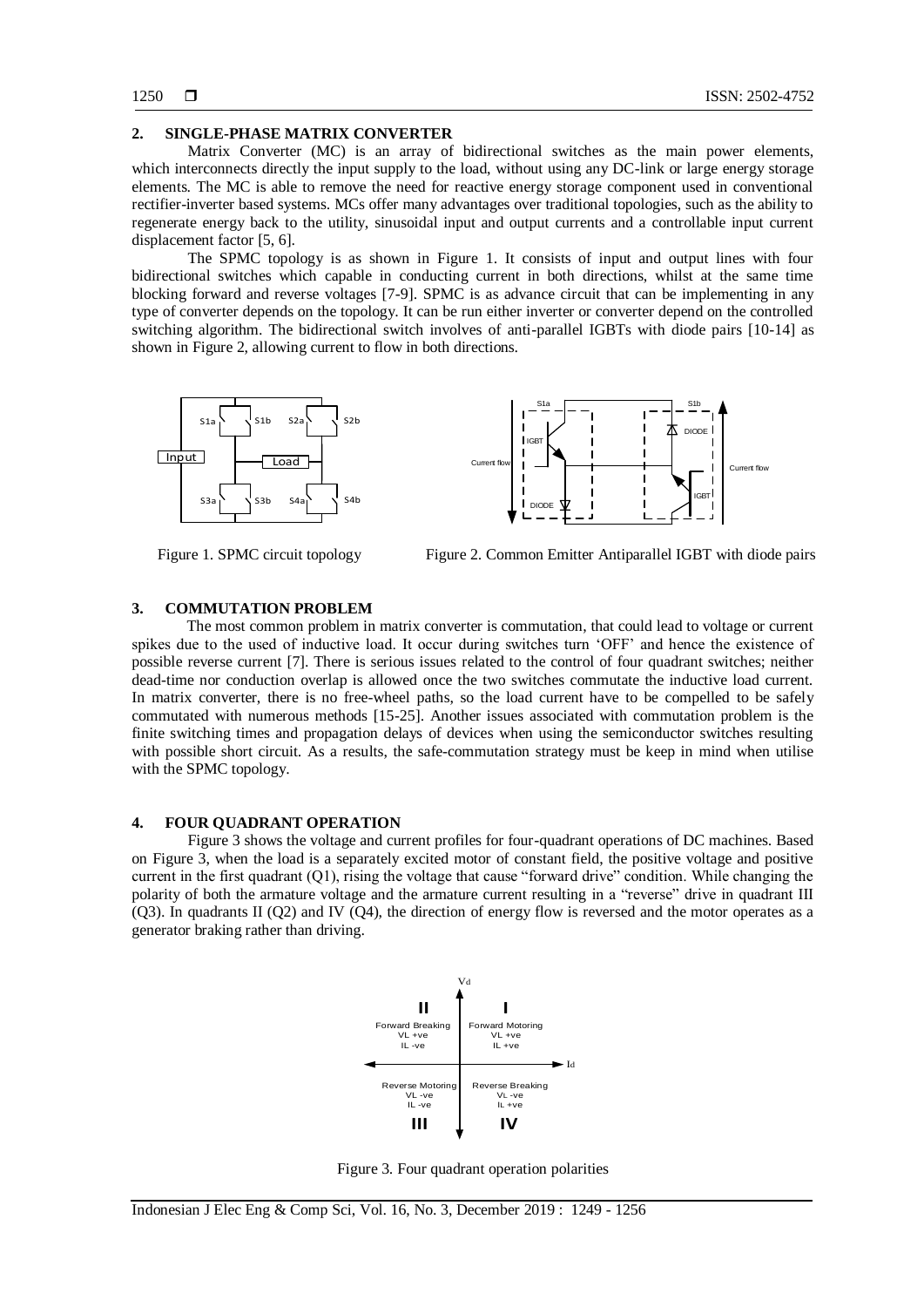# **5. PROPOSED FOUR QUADRANT OPERATION OF DC TO DC CONVERTER**

The implementation of the SPMC as a DC chopper requires completely different bi-directional switching arrangements. It is depending on the desired operational requirements of the proposed four quadrant operations [14, 17, 18]. The magnitude of the converter's output voltage is controlled by PWM variations in duty cycle. The switching sequences are designed to follow Table 1. The dark arrow indicated that switch is turned-on and behaves as the power switching performing the required converter operation. The dotted line represents the safe-commutation switching during each particular state that is continuously turned-ON.

# **5.1. First Quadrant Operation (Q1)**

For Q1 operation (forward motoring), the load voltage and current profiles is as shown in Figure 3. Based on the switching algorithm as tabulated in Table 1, switches S1a and S4a are turn-ON, allowing current to flow from the input source to the load and return back to the negative input source as illustrated in Figure 4(a). For the safe-commutation technique, switch S2b is turn-ON, when the switch S4a is turn-OFF. Through this technique, the energy stored in the inductive load could be commutated through switches S1a and S2b as illustrated in Figure 4(b). The switching algorithm for Q1 operation is shown in Figure 4(c).

| Table 1. Switching Pattern for Four Quadrant DC to DC Converter |                |                 |                |                 |
|-----------------------------------------------------------------|----------------|-----------------|----------------|-----------------|
| Switches                                                        | First Quadrant | Second Quadrant | Third Quadrant | Fourth Quadrant |
| S1a                                                             | OΝ             | OFF             | OFF            | OFF             |
| S1b                                                             | OFF            | ON              | ON             | OFF             |
| S2a                                                             | OFF            | <b>OFF</b>      | ON             | <b>OFF</b>      |
| S2b                                                             | ON             | OFF             | <b>OFF</b>     | ON              |
| S <sub>3</sub> a                                                | OFF            | <b>PWM</b>      | <b>PWM</b>     | OFF             |
| S3b                                                             | OFF            | OFF             | OFF            | ON              |
| S <sub>4</sub> a                                                | <b>PWM</b>     | <b>OFF</b>      | OFF            | <b>PWM</b>      |
| S <sub>4</sub> b                                                | OFF            | OΝ              | OFF            | OFF             |



Figure 4. (a) Current flow for Q1, (b) Current flow with safe-commutation strategy and (c) Switching algorithm for Q1 operation

# **5.2. Second Quadrant Operation (Q2)**

For Q2 operation, the load voltage and current profiles is as shown in Figure 3. Based on the switching algorithm as tabulated in Table 1, switches S1b and S4b are turn-ON, allowing current flow out of the load as illustrated in Figure 5(a). For the safe-commutation technique, switch S1b is turn-ON, while the switch S3a is turn-OFF. Through this technique, the energy stored in the inductive load can be commutated through switches S1b and S4b as illustrated in Figure 5b.



Figure 5. (a) Current flow for Q2 operation, (b) Current flow with safe-commutation strategy and (c) Switching algorithm for Q2 operation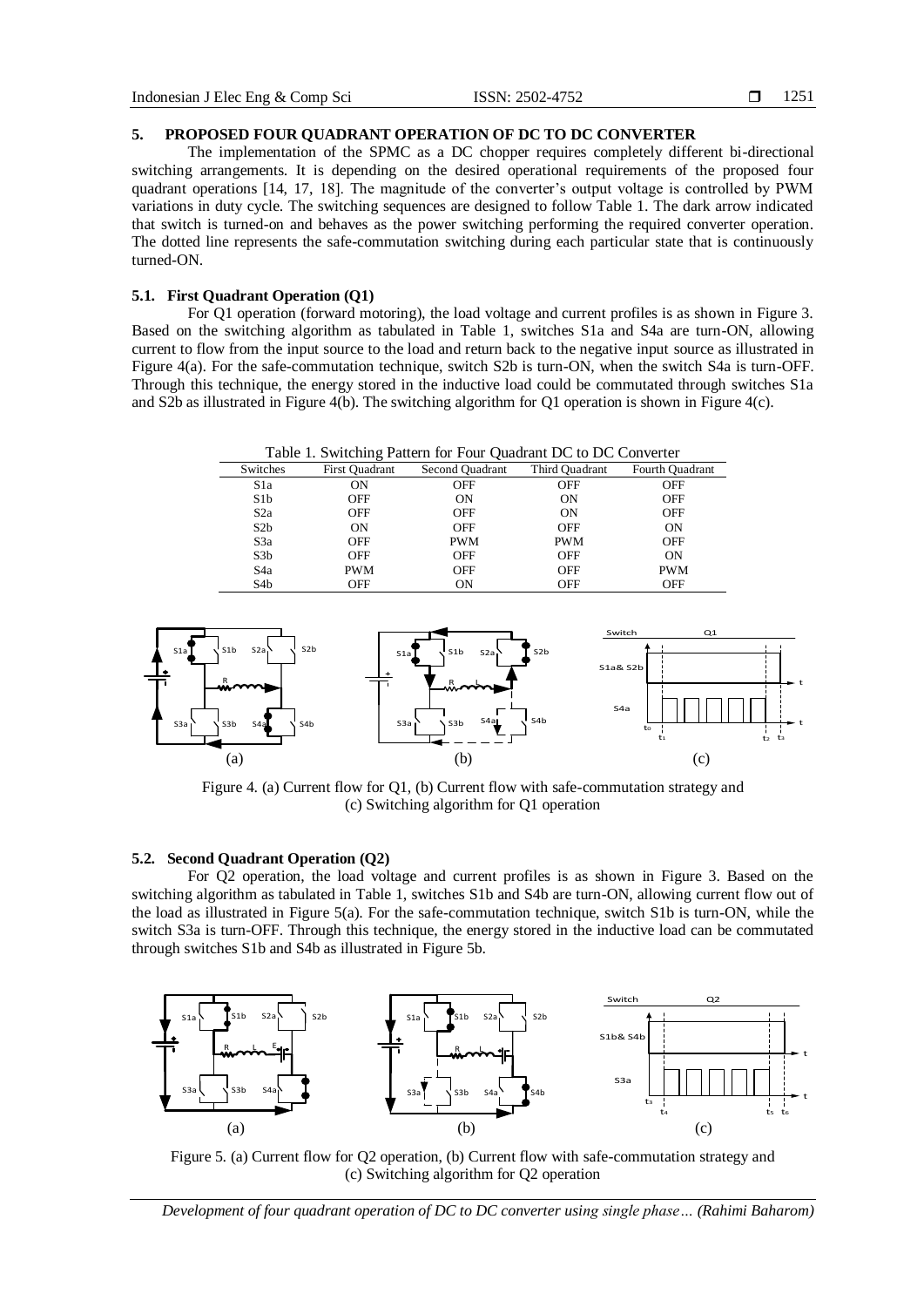#### **5.3. Third Quadrant Operation (Q3)**

For Q3 operation, the load voltage and current profiles is as shown in Figure 3. Based on the switching algorithm as tabulated in Table 1, switches S2a and S3a are turn-ON, allowing current flow from the input source to the load and return back to the negative input source as illustrated in Figure 6(a). For the safe-commutation technique, switch S1b is turn-ON, when the switch S3a is turn-OFF. Through this technique, the energy stored in the inductive load can be commutated through switches S2a and S1b is illustrated in Figure 6(b).



Figure 6. (a) Current flow for Q3, (b) Current flow with safe-commutation strategy and (c) Switching algorithm for Q3 operation

# **5.4. Fourth Quadrant Operation (Q4)**

For Q4 operation, the load voltage and current profiles is as shown in Figure 3. Based on the switching algorithm as tabulated in Table 1, switches S2b and S3b are turn-ON, allowing current flow from the back EMF to the load and return back to the negative input of back EMF as illustrated in Figure 7(a). For the safe-commutation technique, switch S2b is turn-ON, when the switch S4a is turn-OFF. Through this technique, the energy stored in the inductive load could be commutated through switches S3b and S2b as illustrated in Figure 7(b).



Figure 7. (a) Current flow for Q4, (b) Current flow with safe-commutation strategy and (c) Switching algorithm for Q4 operation

#### **6. COMPUTER SIMULATION MODEL**

In this work, MATLAB/Simulink (MLS) is used to model and simulate the proposed circuit operation. The parameter used is as tabulated in Table 2. Figure 8 shows the top main model of the proposed converter in MLS. This block model included PWM generator, the controller and the SPMC switches. The output of the converter is controlled by PWM signal that was generated by comparing a triangle wave signal with an adjustable DC reference signal. Figure 9 shows the controller circuit while, Figure 10(a) shows the SPMC circuit model. Figure 10(b) shows the bidirectional switch cell module that use common emitter connection. The output of the SPMC is connected to the resistor and inductor to represent an inductive load.

| Table 2. Parameters of the simulation model |  |  |  |  |
|---------------------------------------------|--|--|--|--|
| Value                                       |  |  |  |  |
| 30 <sub>V</sub>                             |  |  |  |  |
| 0.75                                        |  |  |  |  |
| $L=0.004H$                                  |  |  |  |  |
| $R=50 \Omega$                               |  |  |  |  |
|                                             |  |  |  |  |

Indonesian J Elec Eng & Comp Sci, Vol. 16, No. 3, December 2019 : 1249 - 1256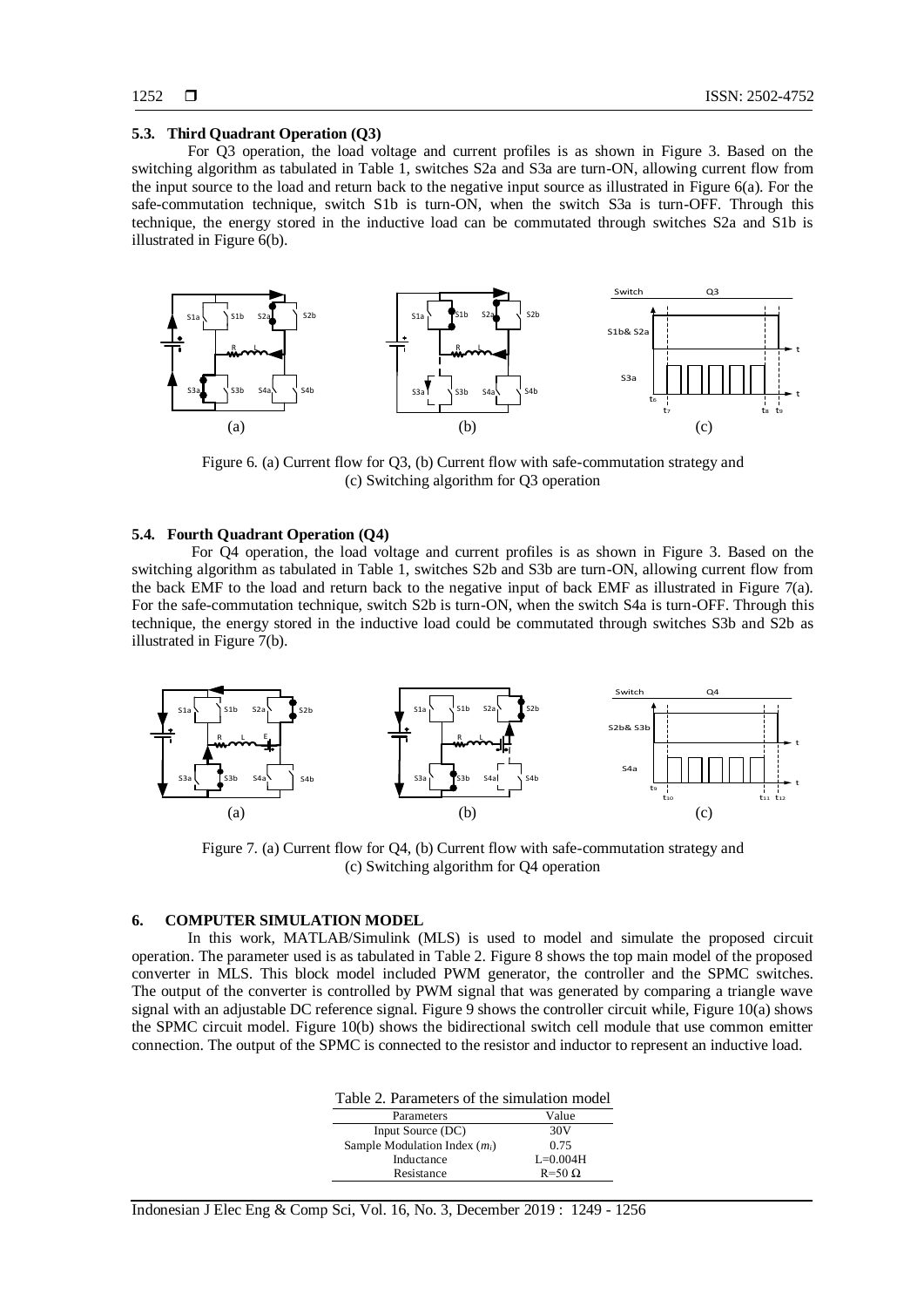



Figure 8. Top main model of converter in MLS Figure 9. PWM model in MLS



Figure 10. (a) SPMC circuit in MLS and (b) Bidirectional switch cell module

# **7. RESULTS AND DISCUSSION**

# **7.1. Resistive (R) Load**

Figures 11 and 12 show the output voltage and current waveforms for Q1 operation. For Q1 operation, the output voltage and current are positive to perform the forward motoring operation of DC drives. Figures 13 and 14 show the output voltage and current waveforms for Q2 operation. For Q2 operation, the output voltage is positive, while the output current is negative to perform the forward breaking operation of DC drives. Figures 15 and 16 show the output voltage and current waveforms for Q3 operation. As can be seen, for Q3 operation, the output voltage and current are negative to perform the reverse motoring operation of DC drives. Figures 17 and 18 show the output voltage and current waveforms for Q4 operation, where the output voltage is negative, while the output current is positive to perform the reverse breaking operation of DC drives.

#### **7.2. Inductive (RL) Loads without Safe-Commutation Strategy**

In this section, the effect of inductive (RL) loads is presented to show that without any safecommutation strategy in MCs, could lead to the output voltage and/or current spikes. Figures 19 and 20 show the output voltage and current waveforms for Q1 operation for inductive load without safe-commutation strategy. As can be seen in Figure 19, the spikes occurs due to the presents of the inductive load. This spike can cause a serious harmful to the proposed converter. For Q2 and Q4 operations, the spikes does not presents because there is a back EMF voltage connected in series with the inductor, thus, there is no change of current in inductive load occurs. Figures 21 and 22 show the output voltage and current waveforms for Q3 operation. As can be seen in Figures 21 and 22, the spikes occurs due to the presentation of the inductive load.

# **7.3. Inductive (RL) Loads with Safe-Commutation Strategy**

This section presents results that have been obtained by implemented the proposed safecommutation strategy. Figures 23 and 24 show the output voltage and current waveforms of Q1 operation, while Figure 25 shows the output voltage waveform for Q3 operation for the inductive load with the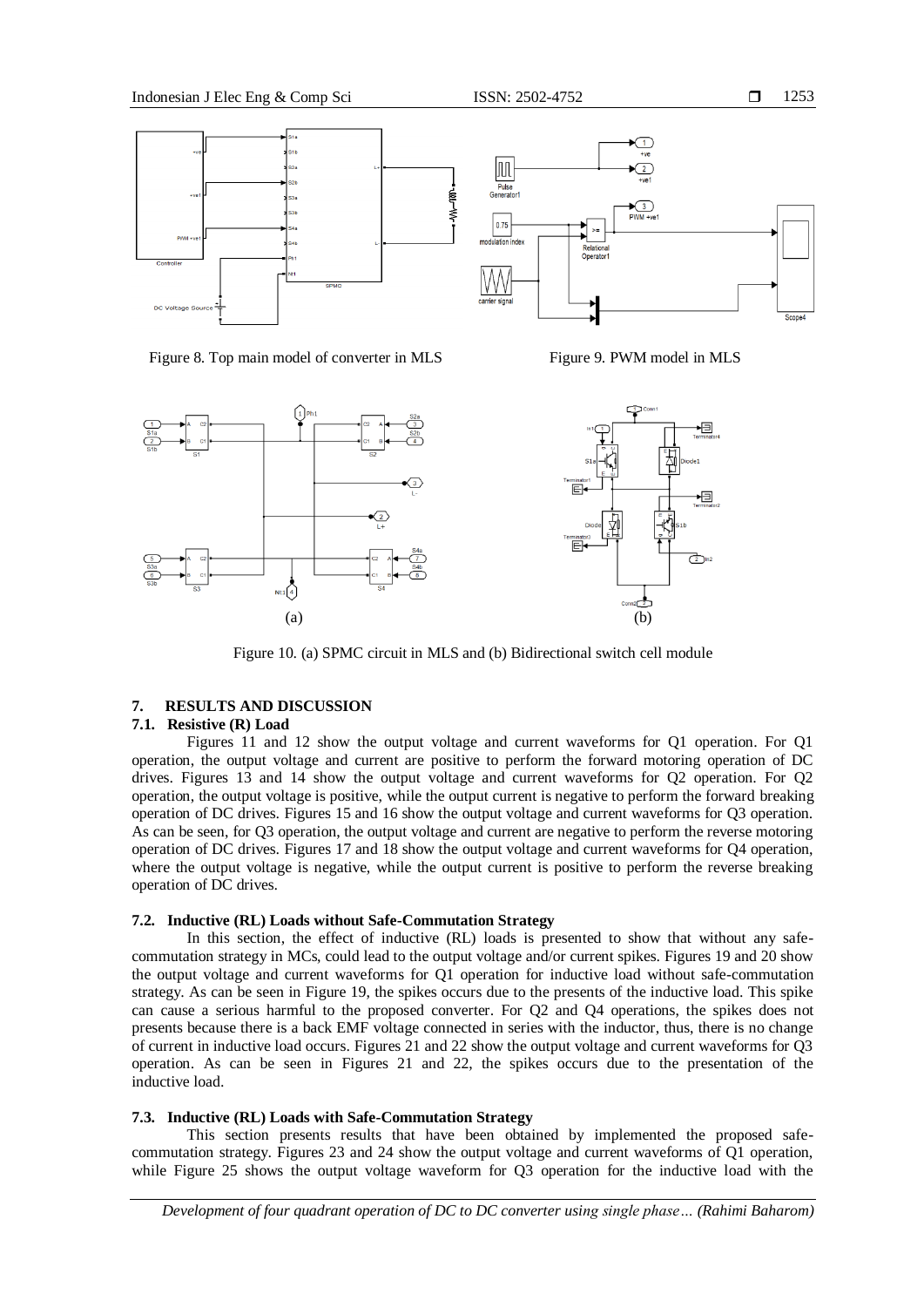proposed safe-commutation strategy. As can be seen, the present spikes as discussed in the previous section were successfully eliminated with the proposed safe-commutation strategy, thus, verify the workability and the effectiveness of the proposed safe-commutation strategy.



Figure 11. Output voltage for Q1 operation



Figure 12. Output current for Q1 operation



Figure 13. Output voltage for Q2 operation



Figure 14. Output current for Q2 operation



Figure 15. Output voltage for Q3 operation



Figure 16. Output current for Q3 operation



Figure 17. Output voltage for Q4 operation



Figure 20. Output current for Q1 operation without safecommutation strategy



Figure 18. Output current for Q4 operation

Figure 21. Output voltage for Q3 operation without safecommutation strategy

time (t)



 $-250 -$ -200 -150 -100 -50 ٥ŀ 50

Volatge (V)

Figure 19. Output voltage for Q1 operation without safe-commutation strategy

0 0.0005 0.001 0.0015 0.002 0.0025 0.003 0.0035 0.004

time (t)



Figure 22. Output current for Q3 operation without safecommutation strategy



Voltage (V)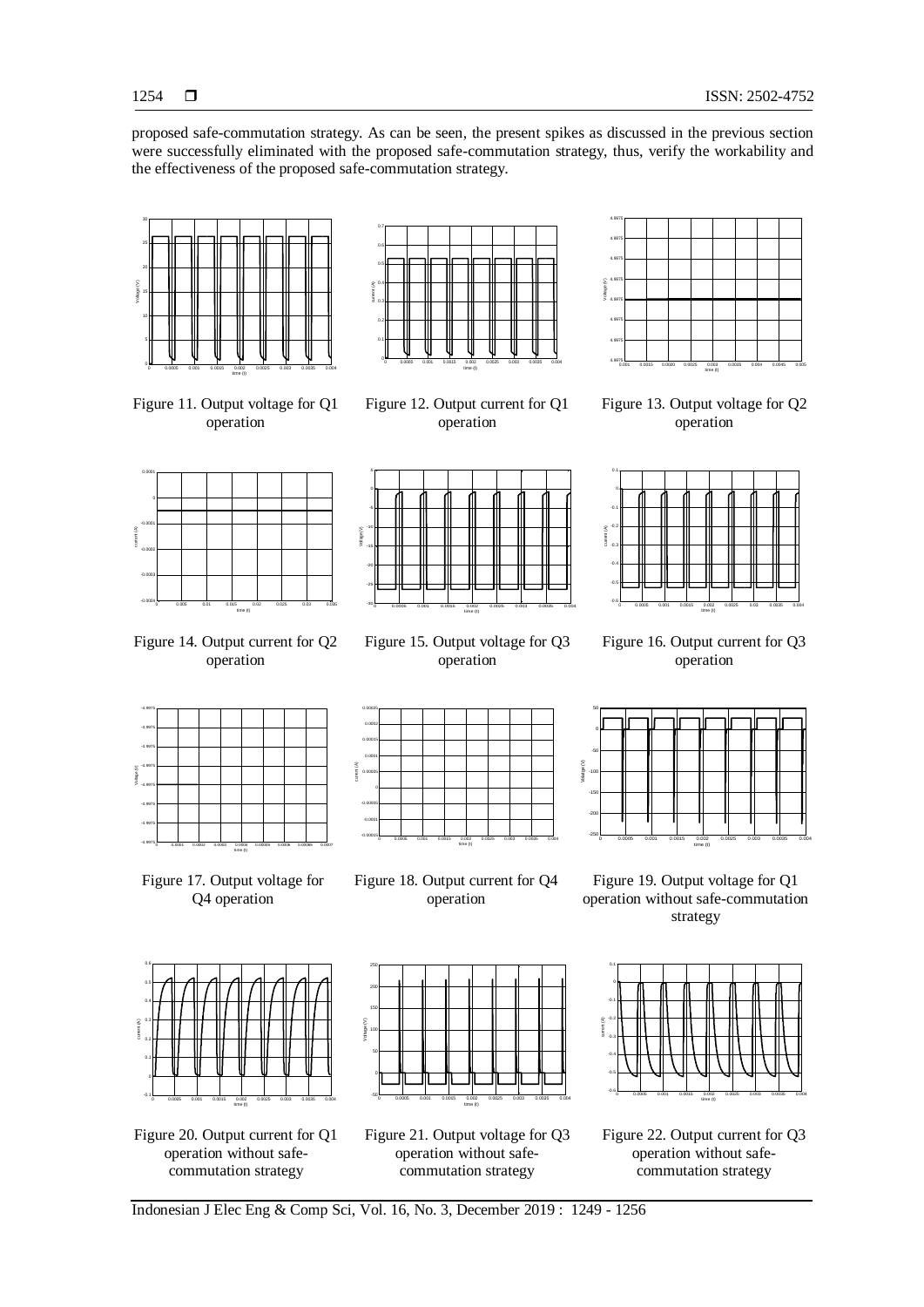

Figure 23. Output voltage for Q1 operation with safe-commutation strategy



Figure 24. Output current for Q1 operation with safe-commutation strategy



Figure 25. Output voltage for Q3 operation with safe-commutation strategy

# **8. CONCLUSION**

In this paper, the operation of four quadrant DC to DC converter using SPMC has been verified. The presented results show that the voltage and current profiles for each quadrant are similar with the theoretical characteristics. The proposed safe-commutation technique have shown that the voltage or current spikes have been successfully eliminated, thus confirmed its workability. The use of the proposed circuit topology could remove the use of additional DC-DC chopper such as dual-converter to perform the four quadrant operation, hence, reduce the converter power loss and increase the power density of the power supply system.

#### **ACKNOWLEDGEMENTS**

Authors gratefully acknowledge the financial support from Ministries of Higher Education Malaysia and Institute of Research Management and Innovation (IRMI) Universiti Teknologi MARA Grant No: 600- IRMI/MyRA 5/3/BESTARI (029/2017).

#### **REFERENCES**

- [1] Xuefeng Hu ; Jianzhang Wang ; Linpeng Li ; Yongchao Li; "A Three-Winding Coupled-Inductor DC–DC Converter Topology With High Voltage Gain and Reduced Switch Stress", *IEEE Transactions on Power Electronics*, Volume: 33, Issue: 2, Page s: 1453 – 1462, Year: 2018.
- [2] F. Pellitteri, V. Castiglia, P. Livreri, and R. Miceli, "Analysis and design of bi-directional DC-DC converters for ultracapacitors management in EVs," *2018 Thirteenth International Conference on Ecological Vehicles and Renewable Energies (EVER)*, Page s: 1 – 6, Year: 2018.
- [1] C. Vlad, P. Lefranc, P. Rodriguez-Ayerbe, and E. Godoy, "Advanced control laws of DC–DC converters based on piecewise affine modelling. Application to a step-down converter," *IET Power Electron.*, vol. 7, no. 6, pp. 1482–1498, 2014.
- [2] A. A. Badeli, R. Baharom, N. Hidayat, and M. K. Hamzah, "Single-phase matrix converter with reduced switch count operating as buck or boost rectifier," ISCAIE 2012 - *2012 IEEE Symp. Comput. Appl. Ind. Electron.*, pp. 20–25, 2012.
- [3] V. Scaini and T. O. M. MA, "High Current DC Chopper in the Metals Industry," *Ind. Appl. Mag. IEEE*, vol. 8, no. 2, pp. 26–33, 2002.
- [4] L. Gyugyi, Static Power Frequency Changers: Theory, Performance, and Application. 1976.
- [5] R. Baharom, H. Hashim, M. N. Seroji, and M. K. Hamzah, "A new single-phase dual converter using single-phase matrix converter," *2008 3rd IEEE Conf. Ind. Electron. Appl. ICIEA 2008*, pp. 1151–1156, 2008.
- [6] Divya Ahirrao *et al*, "Analysis of Single Phase Matrix Converter," *Int. Journal of Engineering Research and Applications*, vol. 4, no. 1, pp. 856–861, 2014.
- [7] A. Zuckerberger, D. Weinstock, A. Alexandrovitz, and A. Alexand, "Single-phase matrix converter," *IEE Proc. - Electr. Power Appl.*, vol. 144, no. 4, p. 235, 1997.
- [8] P. N. A. Megat Yunus, A. Jusoh, and M. K. Hamzah, "Passive damping network for a Single Phase Matrix Converter (SPMC) operating as a rectifier," *2011 IEEE Symp. Ind. Electron. Appl. ISIEA 2011*, pp. 173–177, 2011.
- [9] P. K. Yadav and R. Dahiya, "Application of SPMC topology for single phase boost AC-AC and boost DC-DC converter," *2012 IEEE 5th Power India Conf. PICONF 2012*, pp. 6–11, 2012.
- [10] Z. Idris, M. K. Hamzah, and A. M. Omar, "Implementation of Single-Phase Matrix Converter as a Direct AC-AC Converter Synthesized Using Sinusoidal Pulse Width Modulation with Passive Load Condition," *2005 Int. Conf. Power Electron. Drives Syst.*, vol. 2, pp. 1536–1541.
- [11] R. Baharom and M. K. Hamzah, "Advanced single-phase AC-DC converter using single-phase matrix converter topology incorporating with active power filter function," *2010 IEEE Int. Energy Conf. Exhib. EnergyCon 2010*, pp. 108–113, 2010.

*Development of four quadrant operation of DC to DC converter using single phase… (Rahimi Baharom)*